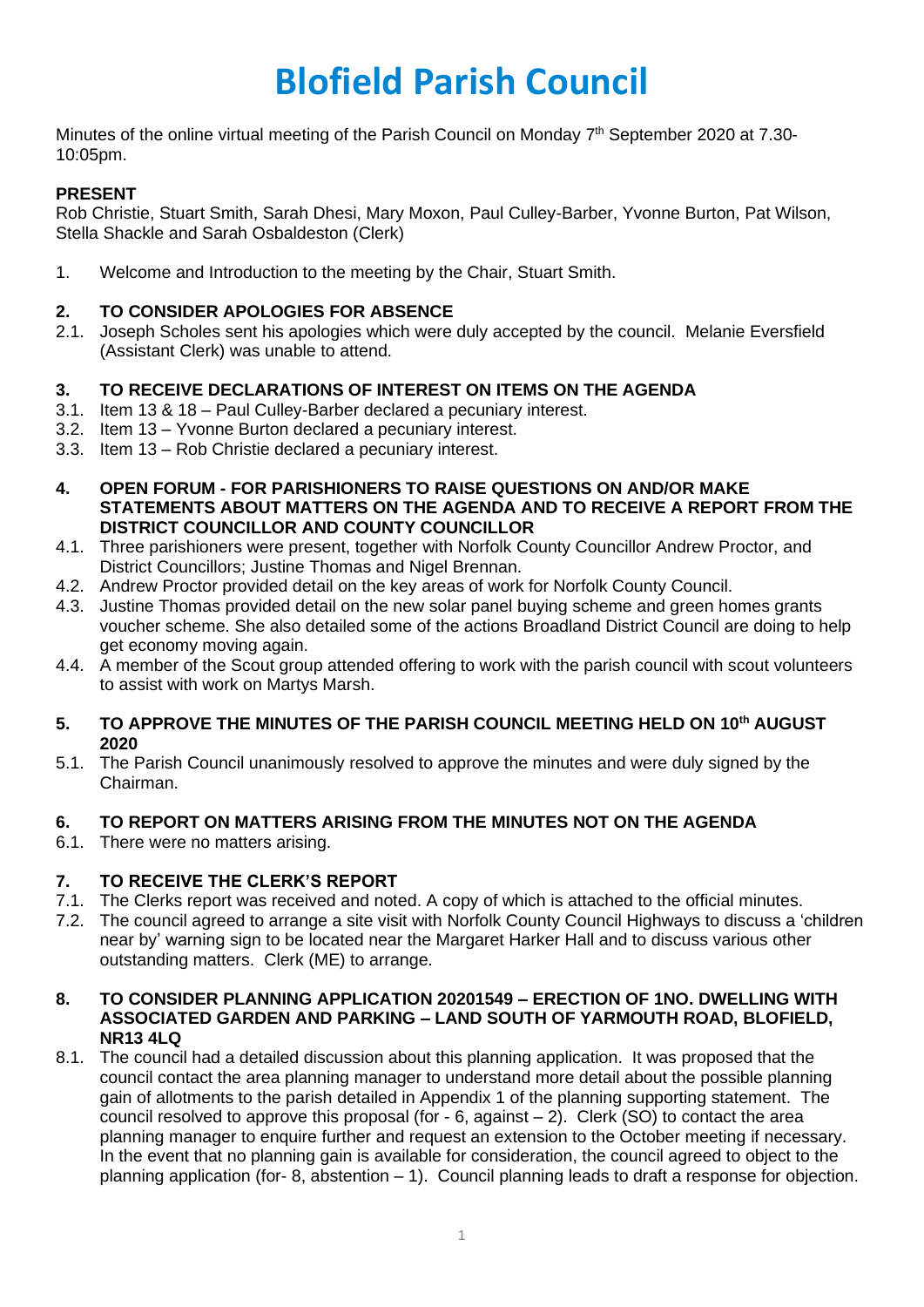# **9. TO CONSIDER AND APPROVE REQUEST FROM CLLRS DHESI AND MOXON TO ATTEND THE PRACTICAL BUDGETING FOR COUNCILLORS COURSE AT A COST OF £72.00**

9.1. The council resolved to approve this proposal. Clerk (ME) to book the councillors on the course.

#### **10. TO RECEIVE AND CONSIDER FUNDING REQUEST FROM HEATHLANDS MANAGEMENT COMMITTEE**

10.1. The council discussed this funding request. The council still have outstanding questions regarding Heathlands accounts. Paul Culley-Barber proposed (seconded by Sarah Dhesi) the council make no decisions until more information is available and a meeting has taken place with Heathlands Management Committee. The council unanimously resolved to approve this proposal. Clerk (SO) to contact Heathlands.

# **11. TO CONSIDER A FUNDING REQUEST FROM INCLUSIVE DIMENSIONS**

11.1. Following some detailed discussion, Stuart Smith proposed (seconded by Rob Christie) the council fund the hall hire of £200 and pay this invoice directly to Heathlands Community Centre. The council approved this proposal (for  $-6$ , abstention  $-2$ ). Clerk (SO) to contact the inclusive dimensions.

#### **12. TO RECEIVE AN UPDATE REPORT ON CURRENT PROJECTS AND APPROVE ANY NECESSARY ACTIONS**

- 12.1. The report was received and attached to the official minutes.
- 12.2. Stuart Smith summarised the meeting with Highways England (HE) and the notes are attached to the official minutes. HE committed to discussing the possible diversion of FP5&7 with the operations team. They advised that a footpath would be provided between the allotments site and the village.
- 12.3. Parish Partnership Bid 2021/2022– The council agreed to meet with NCC Highways to discuss improvements to the footpath from Marty's Marsh to Blofield Church. Councillors were reminded to come up with other projects too.
- 12.4. Marty's Marsh The Scouts group have agreed to get involved in separate sessions to help work on areas of Marty's Marsh. Sarah Dhesi to liaise with the Scout leaders at the appropriate time.
- 12.5. Locks and chains have been purchased for the gates on site. Yvonne advised that a tree survey was carried out at the beginning of 2019 as part of the planning process. Clerk (ME) to review this and consider if any tree assessment / work is required (involve tree wardens where necessary) before the site opens to the public. Obtain quotations if necessary.
- 12.6. Rob Christie proposed (seconded by Paul Culley-Barber) the council sign off the risk assessment forms. The council unanimously resolved to approve this proposal.
- 12.7. Vat consultancy Rob Christie suggested this should be revisited given the significant CIL the council now holds. Clerk (SO) to action.

## **13. TO RECEIVE REPORT REGARDING BLOFIELD ALLOTMENTS AND APPROVE ANY NECESSARY ACTIONS**

- 13.1. Sarah Dhesi provided a detailed report on the allotments. The council discussed at length the use of an air rifle on the allotment site to assist with pest control. Permission would be required from the insurers, land owners and all plot holders. Following detailed discussion, the council agreed to explore the possibilities further (for  $-3$ , against 2, exempt due to pecuniary interests  $-3$ ). Clerk (SO) to contact the insurers and the landowners initially.
- 13.2. The council unanimously resolved to approve the risk assessment documents and an assessment taking place on site with a council member every 6 months.
- 13.3. Sarah presented a draft allotment chicken policy, following detailed discussion the council agreed to review the policy further and understand if any other allotment sites charge addition rent for having chickens. Clerk (ME) to contact DEFRA to ensure we receive any poultry health notifications (although there are below 50 chickens on the site).

# **14. TO RECEIVE AN UPDATE ON THE BRUNDALL & BLOFIELD GOOD NEIGHBOUR SCHEME**

14.1. Pat Wilson provided a summary of the current work of the good neighbour scheme.

# **15. OTHER REPORTS AND ITEMS FOR THE NEXT AGENDA**

- 15.1. No matters for next agenda were reported.
- 15.2. Shop with Confidence campaign by Broadland District Council the council agreed to locate the pedal operated hand sanitisers (by permission of the landowners) at the Blofield Florist, near the Spar shop, near the chip shop and the corner of the Tamarind. Clerk (SO) to action.